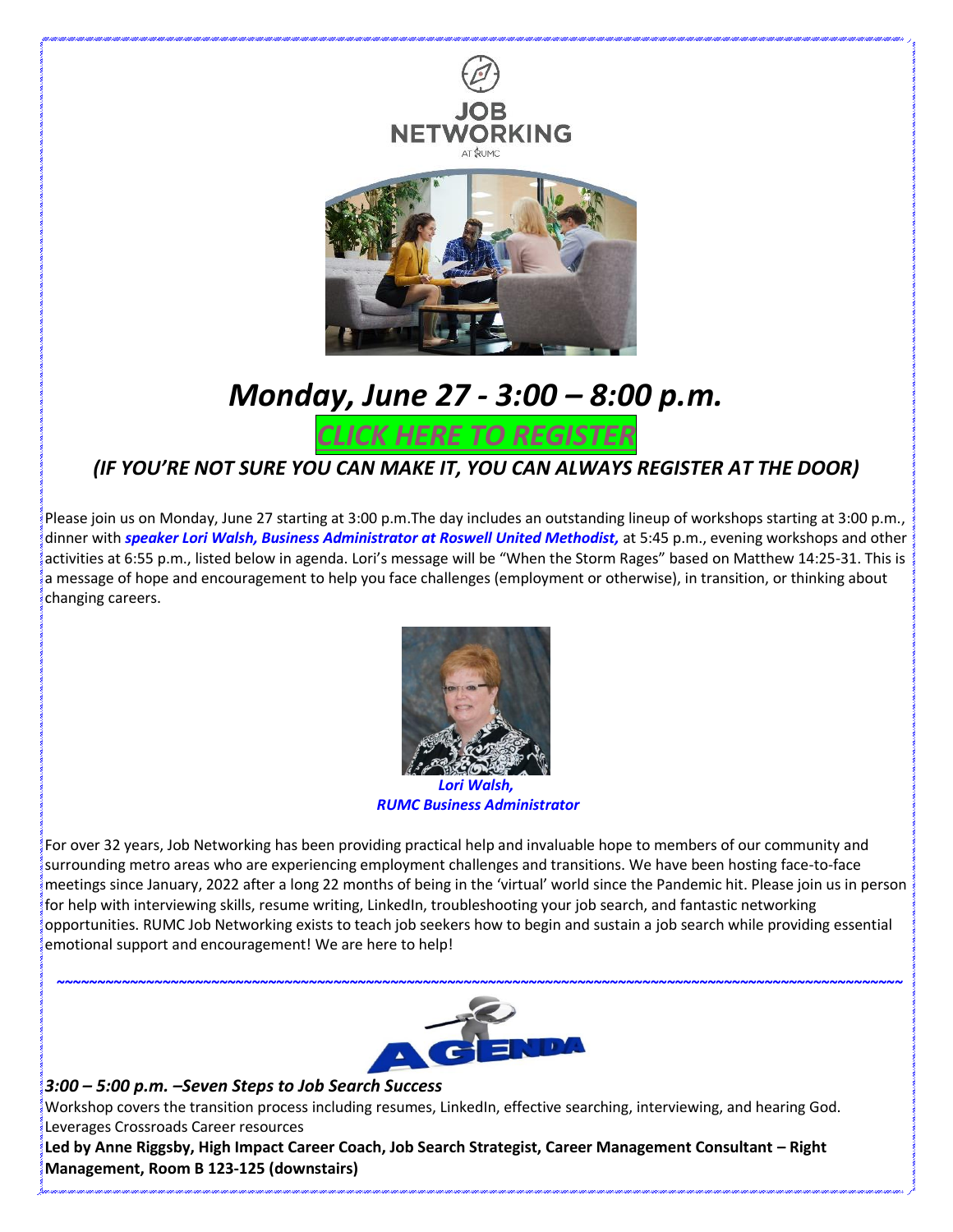#### *3:00 – 4:30 p.m. – Overcoming Ageism*

Ageism...the unspoken bias that we all know exists. Amazon #1 Bestselling author, Al Smith, offers numerous methods for overcoming ageism and turning your age and experience into assets for the hiring manager and employer. **Led by Al Smith, Executive Career Counselor, Career Coach, Keynote Speaker, Dining Room**

#### *3:00 – 4:30 p.m. – The Interview – Making it an Art Form*

How about a great snapshot of the modern elements of the interview process from a coach who has prepared hundreds of professionals just like you for the interview process? During this workshop, we will discuss the different types of interviewing, preparation measures and methods, along with Richard's tips for staying "on-track" for a great interview. **Led by Richard Morgan, The Branding Expert, Partner – The Hired Authority, LLC, MBA – PAR/CC, Room B 246-248**

#### *4:30 – 5:30 p.m. Can Recruiters Find You? (Great information for LinkedIn Users)*

Amazon #1 bestselling Author Al Smith will share how recruiters conduct searches for candidates, then the workshop becomes interactive. Al will conduct searches just like a recruiter would to see if recruiters can find you. Participants can share their desired job title, keywords they want to get found for, industry and name.

**Led by Al Smith, Executive Career Counselor, Career Coach, Keynote Speaker, Dining Room**

#### *NEW WORKSHOP - 4:30 – 5:30 p.m. – Gaining Confidence as a Jobseeker – 2.0*

While you've gained plenty of advice on resumes, online profiles, and interviewing, have you discussed the true challenges you may be facing in your search? Have you been offered real solutions to help you gain greater confidence? Some of the topics covered in this workshop:

- The emotions of job loss (without brain melting, deep analysis, and not a guest appearance on Dr. Phil!)
- The personal story of an experienced career coach who has been where you are and has more than a few ideas.
- Just because you're not working you still have value. Who decides you matter? --- YOU do!

#### **Led by Richard Morgan, The Branding Expert, Partner – The Hired Authority, LLC, MBA – PAR/CC, Room B 246-248**

*5:45 – 6:50 p.m. – Dinner with speaker Lori Walsh, Business Administrator of Roswell UMC.* Seating begins at 5:30 p.m. with serving to start at 5:45 p.m. Our dinner program is focused on developing your spiritual resume' so you are not conducting your search alone! A donation of \$3.00 for the dinner is appreciated; however, for those who are unable to contribute, the meal is on us. (Our serving line may close around 6:30 p.m.)

#### *4:00 – 8:00 p.m. - Attire to Hire. Interview Ready Clothing*

If you have an interview and need one piece for an outfit or an entire outfit, be certain to stop by the "clothing store" located in **Room B224.** There is no cost involved. Come and see what we can do to help you look your best!

#### *6:55 – 7:30 p.m. - Industry Guide Access*

Sign up with **Jim Hallberg** to connect with one over 90 industry guide volunteers to network with you. You pick one of them to follow up with after our meeting, based on the industry and company they are employed with. **Hosted by Jim Hallberg, Back of Fellowship Hall**

#### *6:55 – 8:00 p.m. – Resume Writing*

Tired of applying to jobs you're perfectly qualified for and hearing nothing? Your formatting might keep scanning software from "reading" your resume. Amazon #1 Best Selling author, Al Smith will show you how to improve your chances, impress human readers, and how-to tactics for job boards.

**Led by Al Smith, Executive Career Counselor, Career Coach, Keynote Speaker, Dining Room**

*6:55 – 8:00 p.m. LinkedIn Photos* Is your LinkedIn photo in need of an overhaul? Our photographer, Bobby Dickens, will be on hand to make that LinkedIn head shot look professional.

**Bobby Dickens, Photographer, Room B239**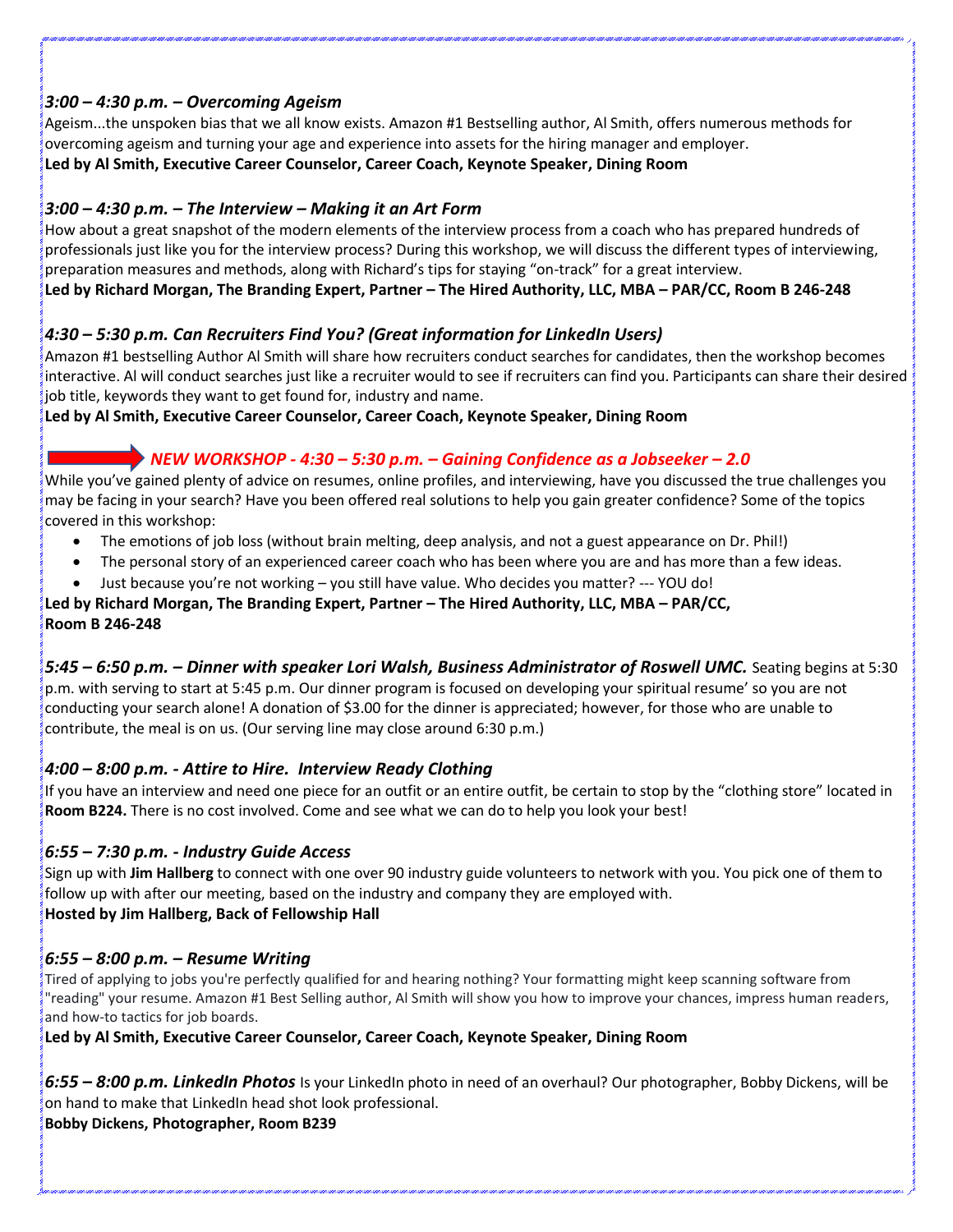#### *6:55 – 8:00 p.m. - Professional One-on-One Resume Review*

Join with us in this session to have your resume reviewed by Career Management Consultants, Hiring Managers and Human Resource Professionals. Reviews can also be done virtually. Email Dave Fowler[, dandbfowler1st@gmail.com](mailto:dandbfowler1st@gmail.com) and he will have someone contact you. **Front of Fellowship Hall**

#### *6:55 –8:00 p.m. -God's Talking Workshop!*

Join a workshop where you will be able to see how God is trying to talk to you. Have you ever thought about the Bible being full of people in transition and God was trying to talk to them? We have a strong leadership team to guide you through an interactive discussion. **Room B 242-244 "Trinity Café".** 

**\_\_\_\_\_\_\_\_\_\_\_\_\_\_\_\_\_\_\_\_\_\_\_\_\_\_\_\_\_\_\_\_\_\_\_\_\_\_\_\_\_\_\_\_\_\_\_\_\_\_\_\_\_\_\_\_\_\_\_\_\_\_\_\_\_\_\_\_\_\_\_\_\_\_\_\_\_\_\_\_\_\_\_\_\_\_\_\_\_\_\_\_\_\_\_\_\_\_\_\_\_\_\_**



Join our RUMC group for daily information: \*Get job leads from employers, recruiters, our volunteers, and other job seekers. \*Learn about upcoming events. Take advantage of learning about jobs employers send us and get up-to-date agendas for our upcoming meetings. **Request a subscription to this free service by [Clicking Here.](https://groups.io/g/RUMCjobnetworking)**

*\*Employers and recruiters are encouraged to post their openings.*

**RUMC** is partnering with **Emory University and WIT (Women in IT).** You can learn first-hand knowledge about this program by attending our next meeting immediately following dinner. Check out 11 Alive's segment on this program: Women in Technology puts single moms through the technology cyber security certificate program at Emory, covering everything from tuition, food, rides, and childcare.

**\_\_\_\_\_\_\_\_\_\_\_\_\_\_\_\_\_\_\_\_\_\_\_\_\_\_\_\_\_\_\_\_\_\_\_\_\_\_\_\_\_\_\_\_\_\_\_\_\_\_\_\_\_\_\_\_\_\_\_\_\_\_\_\_\_\_\_\_\_\_\_\_\_\_\_\_\_\_\_\_\_\_\_\_\_\_\_\_\_\_\_\_\_\_\_\_\_\_\_\_\_**

**\_\_\_\_\_\_\_\_\_\_\_\_\_\_\_\_\_\_\_\_\_\_\_\_\_\_\_\_\_\_\_\_\_\_\_\_\_\_\_\_\_\_\_\_\_\_\_\_\_\_\_\_\_\_\_\_\_\_\_\_\_\_\_\_\_\_\_\_\_\_\_\_\_\_\_\_\_\_\_\_\_\_\_\_\_\_\_\_\_\_\_\_\_\_\_\_\_\_\_\_\_\_\_\_**

#### **CLICK: Single Moms - Free Tuition to build careers in [cybersecurity](https://www.11alive.com/article/news/local/jobs/single-moms-free-tuition-emory-cybersecurity-program/85-2ce34a53-a889-4f3e-8ee9-b5bc77f943ac)**







Are you in need of prayer? Complete a prayer request card located in the Fellowship Hall or email request to [kgriggs@rumc.com.](mailto:kgriggs@rumc.com) In subject line put Job Networking prayer request. Our church prayer team and volunteers of RUMC Job Networking will pray for you.